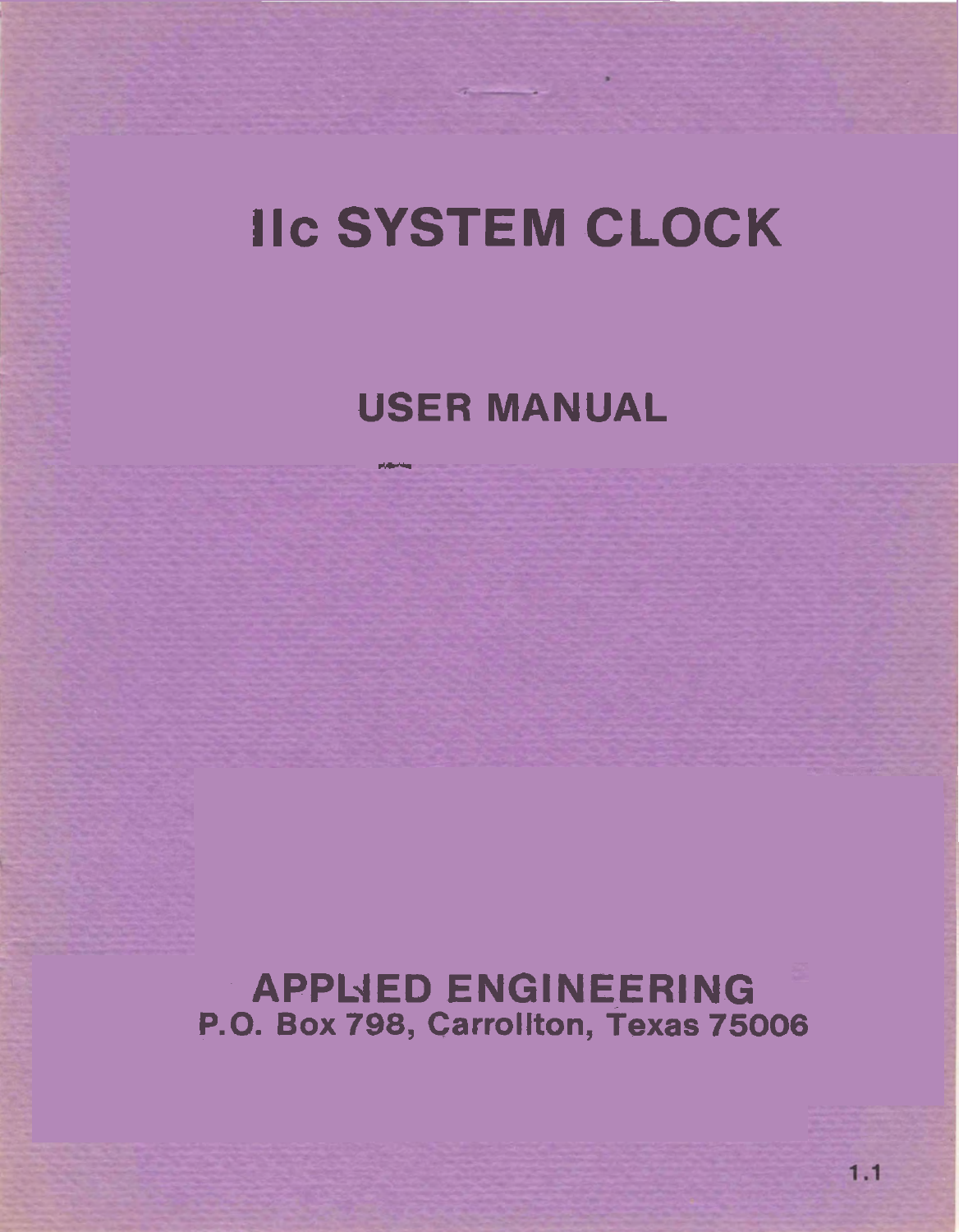

**Please complete and return the enclosed warranty registration card and mail it back to Applied Engineering.-** 

**Thiq registration card will register your product with the factory**  l **and include you in** our **list of owners,** 

If you don't send us this card, you will not receive information **about technical upgrades, so please mail in the completed**  card.



**PLEASE RECORD YOUR SERIAL NO. HERE, YOU MAY NEED IT LATER.**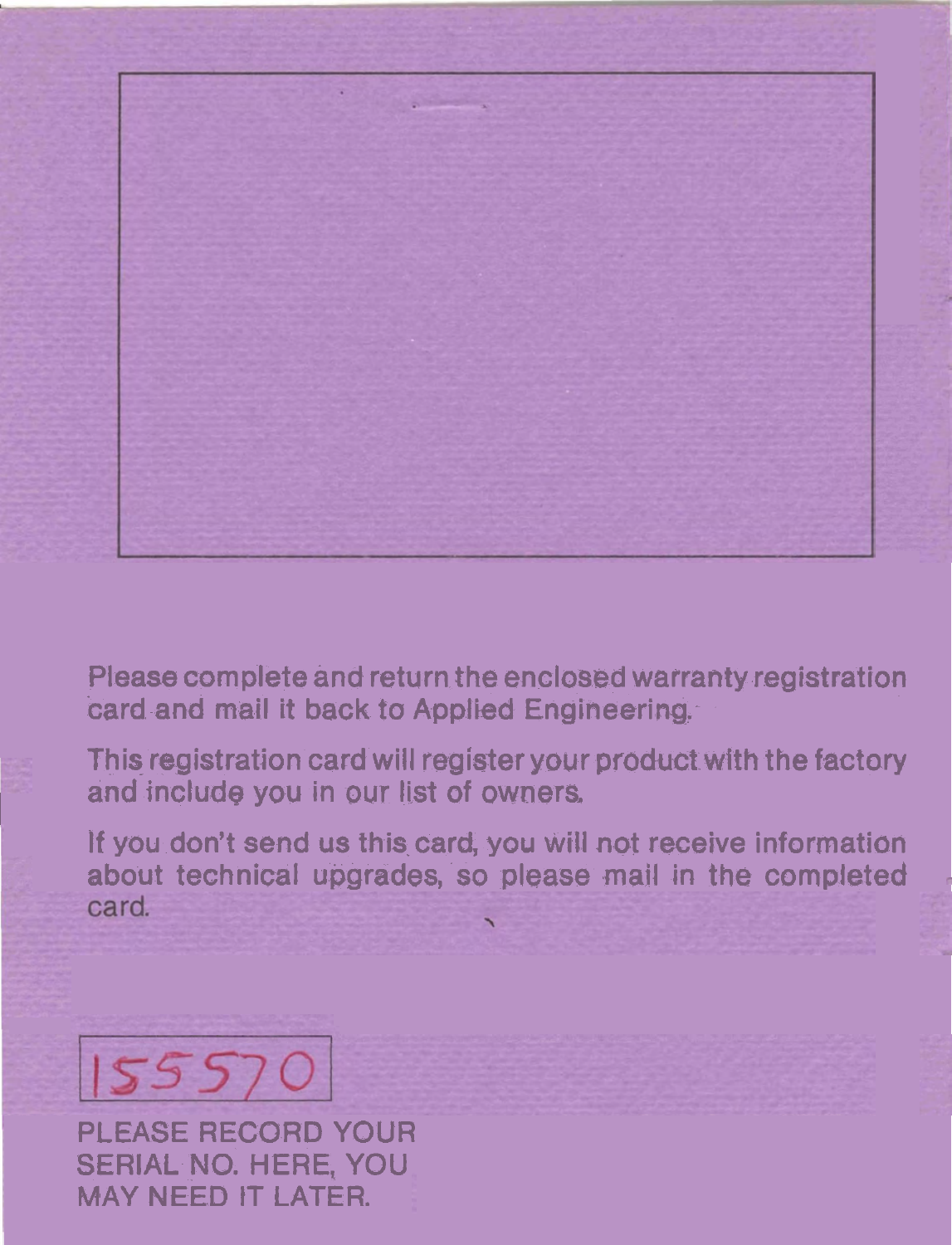#### CONGRATULATIONS!

You now own APPLIED ENGINEERING'S Apple //c System Clock. Because of the time and care taken in the design and manufacture of your Clock, we are sure that you will enjoy the use of it for many years to come.

This manual was written with WordStar using an Apple //c equipped with an Applied Engineering Z-RAM.

### $\blacktriangle$

NOTICE: THE //c SYSTEM CLOCK DESIGN AND PCB LAYOUT WERE BOTH COPYRIGHTED<br>IN 1985 BY CREATIVE PERIPHERALS UNLIMITED, INC AND APPLIED IN 1985 BY CREATIVE PERIPHERALS UNLIMITED, INC AND APPLIED<br>ENGINEERING. THIS MANUAL AND THE SOFTWARE DESCRIBED ARE ALSO THIS MANUAL AND THE SOFTWARE DESCRIBED COPYRIGHTED, HOWEVER APPLIED ENGINEERING AUTHORIZES OWNERS OF THE //c SYSTEM CLOCK TO MAKE A LIMITED NUMBER OF COPIES FOR THEIR OWN USE.

The words Apple, Applesoft, Apple //c, ProDOS, and<br>SYSTEM are registered trademarks of APPLE COMPUTER, INC. BASIC.SYSTEM are registered trademarks of APPLE COMPUTER,<br>The word WordStar is a registered trademark of Mic The word WordStar is a registered trademark of MicroPro The word Calalyst is a registered tradmark of Quark, Inc.

dcj rev 1.1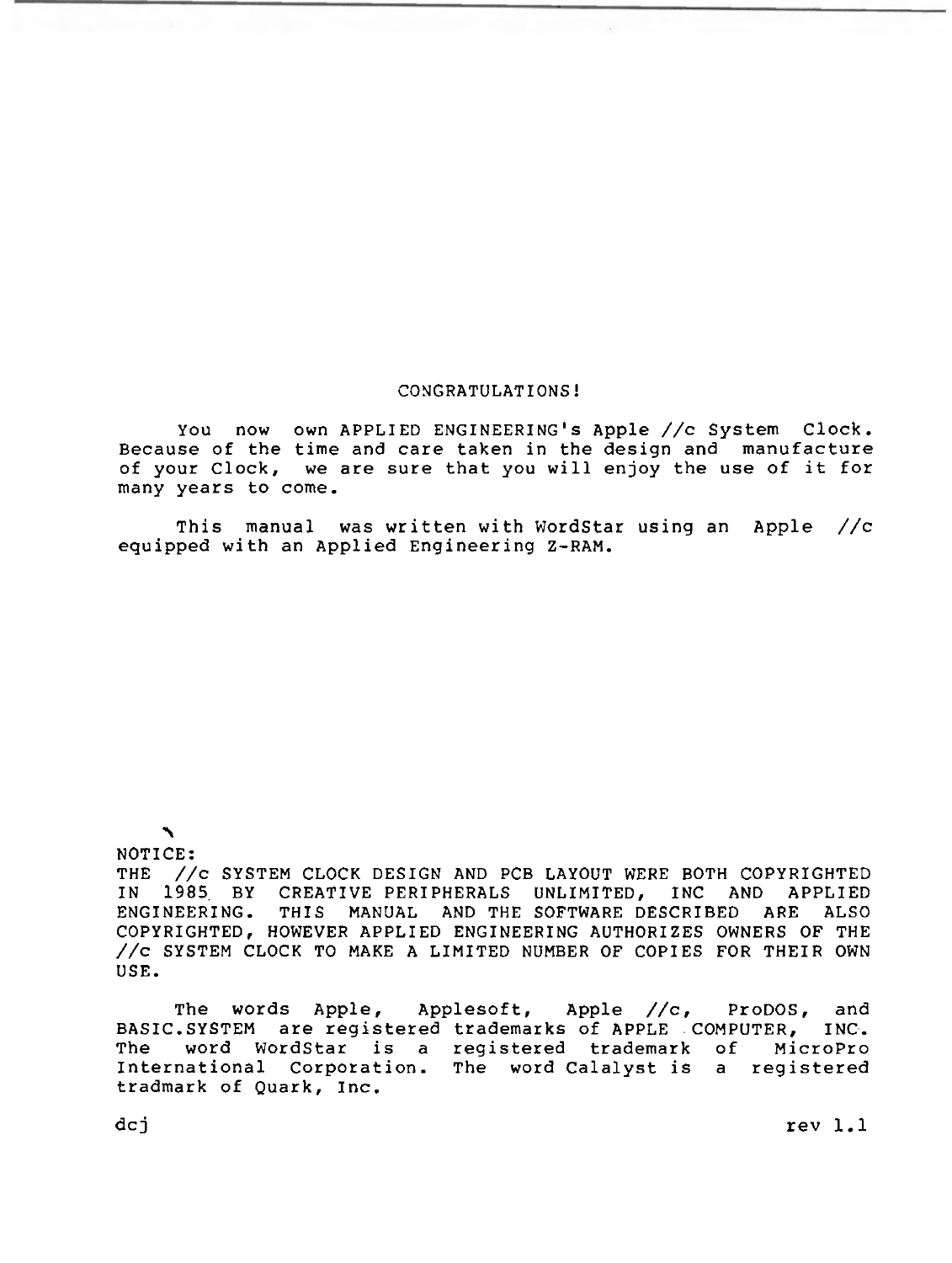#### INSTALLING BATTERYS IN YOUR //c SYSTEM CLOCK

you will need a small philips screwdriver to open the cabinet of the //c System Clock. Unscrew the 4 screws recessed<br>in the bottom of the clock's cabinet. You do NOT need to unscrew the printed circuit board from the top half of the cabinet. Install 3 AA Alkaline batteries in the battery case. Be sure to note the positive (+) indicators and the battery outlines molded<br>into the case. The middle battery MUST be installed in the into the case. The middle battery MUST be installed in the<br>opposite orientation as the outer two batteries! Reassemble the opposite orientation as the outer two batteries! Reassemble clock's cabinet, being sure that the wires leading from the batteries are safely tucked inside and that the external cable is properly seated in the opening in the cabinet.

Push the 'Battery' button. If the red light on the front of the cabinet lights, the batteries are good. Alakaline batteries in the //c System Clock should last one to two years.

#### CONNECTING THE //c SYSTEY CLOCK TO YOUR APPLE

The //c System Clock simply plugs into one of the two serial ports on the back of the Apple //c. The plug on the //c System Clock is a 5 pin DIN type male connector. The top is indicated by a dent in the metal on the opposite side of the plug as the pins. Plugging in the //c System Clock is really as easy as plugging an ordinary clock into an AC outlet. Care must be exercised however, so follow these instructions exactly.

- 1) TURN OFF THE APPLE'S POWER SWITCH. This is VERY important to prevent damaging the computer as well as your //c System Clock.
- 2) Check that the 'power' light mounted near the upper right of the keyboard is not glowing. If it is, this means that the power is STILL ON. If it is, turn the power off BEFORE proceding.
- 3) Plug the //c System Clock into the modem or printer serial port of your Apple //c. The mqdem port is recommended.
- 4) Slide the 'Protect/Time Set' switch to the Protect position.
- 5) Plug any peripheral (modem or printer), that was already installed in the Apple //c's serial port, into the the serial port on the //c System Clock. If you should ever have any trouble with a device that is plugged into the //c System Clock, you can disconnect the clock by sliding the 'Clock/ Disconnect switch to the 'Disconnect' position. Slide it to the 'Clock' position now.
- 6) Your //c System Clock now ready to be used.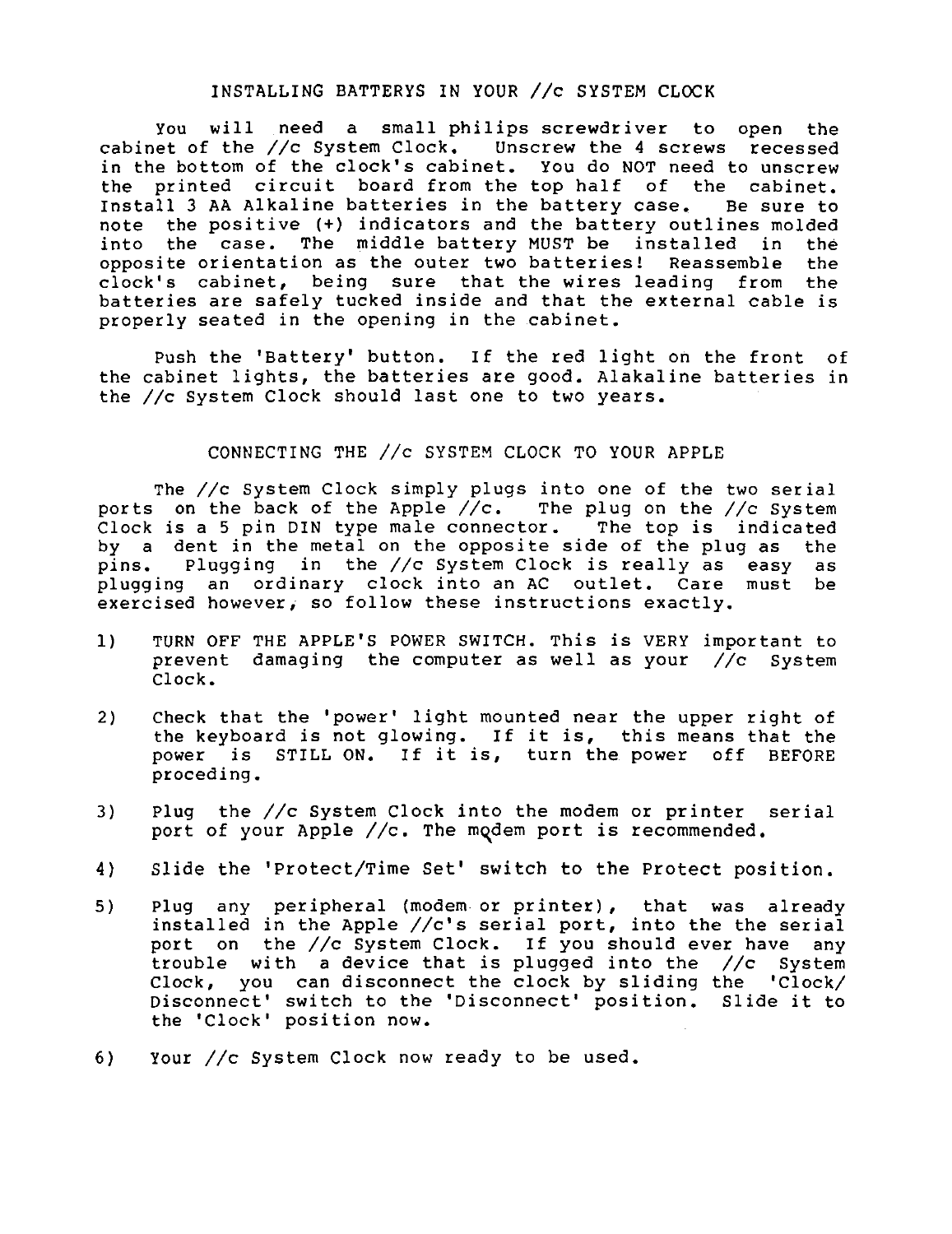N0TE:Some software that has been converted from DOS 3.3 to ProDOS may not be able to take advantage of the clock for date and time stamping.

To use the //c System Clock for time and date stamping of<br>ProDOS files, the file 'CLOCK, SYSTEM' must have been installed on the disk that you boot up on. This program teaches ProDOS how to use your //c System Clock. Once this is done, ProDOS will automatically stamp files with the current date and time.

First copy the //c System Clock Utilities disk, and also<br>copy the ProDOS boot disk that you wish to modify, onto a nonwrite protected disks. Use the copy routines on your ProDOS User's Disk or another suitable copy program.

After copying the //c System Clock Utilities disk, simply boot the copy, select option one (I), Clock Utilities.

N0TE:If the message 'Current year is: 1985 Change it? (Y/N)' appears, please refer to the 'CLOCK.SYSTEM' section of this manual (item 4).

The menu of the Install Utility allows you to exit to a new program, install CLOCK.SYSTEM, or set the date & time. Use the arrow keys to move the cursor to the option you want, then press the return key. If you just installed the batteries and connected<br>the clock, you should select the set date  $\&$  time option by the clock, you should select the set date & time option by<br>pressing the up arrow and return keys, and adjust the clock to pressing the up arrow and return keys, and adjust the clock to<br>your local time according to your watch, alarm clock, or TIMEMASTER II H.O. Refer to the setting the date and time section of this manual.

#### Exit to a new program:

You may choose to exit the Install Utility and startup a new<br>program. The program will ask if you really wish to quit. Press<br>'Y' if you do, any other key of you do not. The prefix of the if you do, any other key of you do not. The prefix of disk currently in the computer will be displayed. Either accept by pkessing return or enter your own prefix. Next, enter the pathname of the program that you want to load. If you just want to boot a new disk, Control-Open-Apple-RESET is easier to type.

Install CLOCK.SYSTEM:

N0TE:It is common practice to use a backup copy for. ANY disk modification. By doing, so you insure that your original will always be safe.

ProDOS does not know how to read the date and time from the //c System Clock. Adding CLOCK.SYSTEM to your disks teaches ProDOS how. Insert the disk that you want to add CLOCK.SYSTEM to into any disk drive and press return. The install program will search all drives and list the volumes found. TWO that may be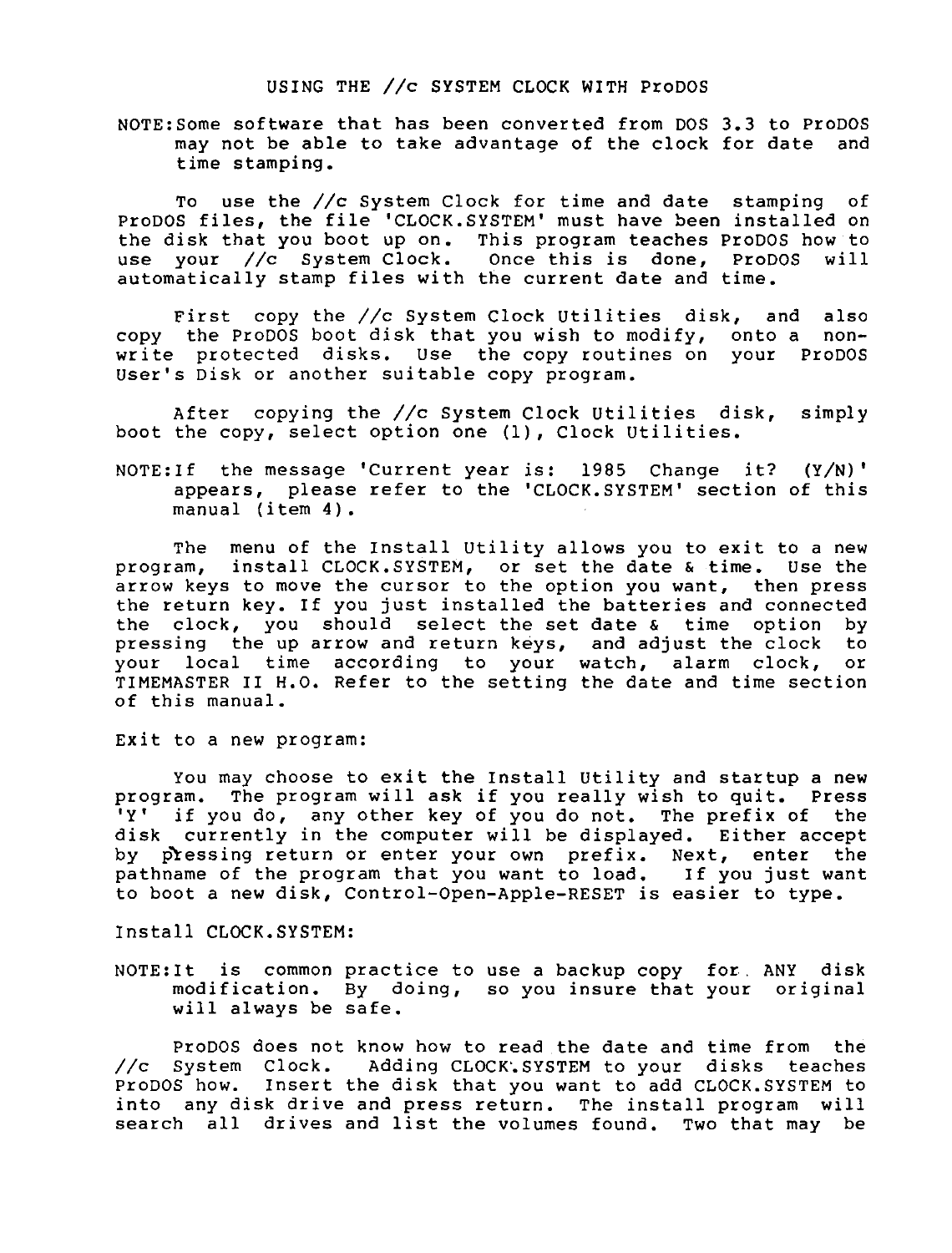displayed are RAM and INSTALL. RAM is any RAM disk, such as PRODRIVE for Z-RAM, that was found and INSTALL is the //c System Clock Utilities disk itself. The name of the disk to be modified should also be displayed. Choose the letter for the volume that you want to add the clock driver to and press return. The program<br>will then ask you to confirm your choice by enering a 'Y' for yes or a 'N' for no. If you choose 'Y', the program will then modify your ProDOS disk.

N0TE:Do NOT turn off power, open the disk drive door, press RESET, or in any other way interrupt the program while it is preforming the installation. Doing so may damage your disk.

You may only install the clock driver (CLOCK.SYSTEM) on a ProDOS volume that:

Is a BOOTABLE ProDOS volume. Has at least five free blocks. Has less than 51 files in the volume directory. It is not write protected or copy protected.

After installing CLOCK.SYSTEM, you may either perform the<br>llation on another disk, exit to another program, or turn installation on another disk, exit to another program, or off your computer.

Set the date and time:

The batteries should keep the clock set to the correct time.<br>However, after changing the batteries, or when springing forward or falling back at government decree, you may have to set the clock. Use the arrow keys to adjust the indicated component of the date/time display at the top of the screen to the desired setting, then press the return key. Repeat for each component. Push the 'Time Set/Protect' switch to the 'Set' position and press return. At the exact time you have set, press return. Finally, put the 'Time Set/Protect' switch back in the 'Protect' position.

#### THE CLOCK.SYSTEM PROGRAM

When you boot a ProDOS volume on which you have installed CLOCK.SYSTEM, you will see the following message:

"Install Clock Driver 1AE" ' "Copyright (c) 1985 CPU, Inc. & Applied Engineering."

Once this message has appeared, one of the following will occur:

- 1) It will tell you that the clock driver has been installed and will run the next ".SYSTEM" program.
- 2) It will tell you that a clock cannot be found, and will run the next ".SYSTEM" program.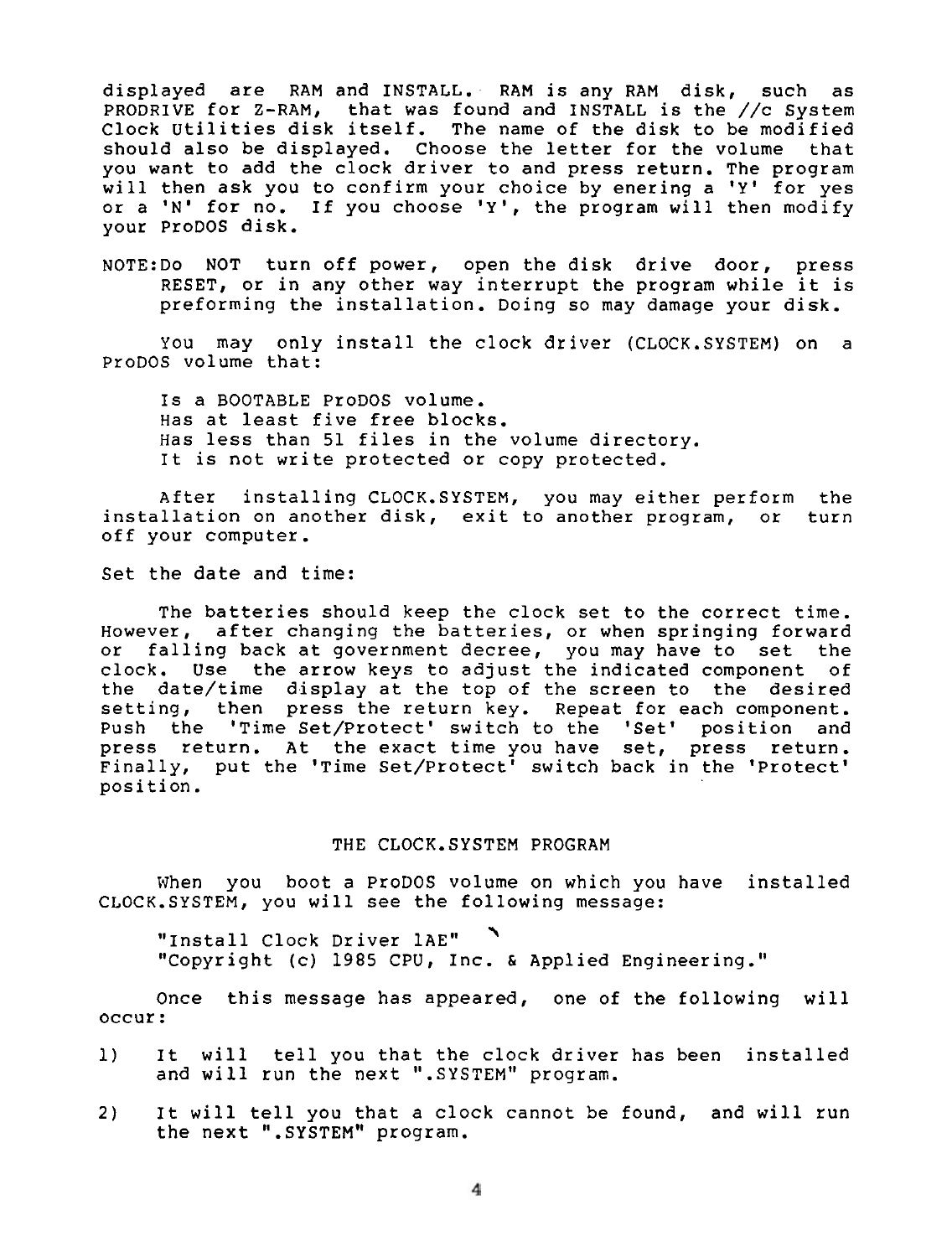- 3) It will simply run the next ".SYSTEM" program if a clock<br>driver is already in use. This will happen if you boot on an Apple  $j$  [+ or //e that has a clock such as a TIMEMASTER II H.O. installed.
- 4) It will display the year and ask you if you want to change it. If you do want to change it, press 'Y' and type the last two digits of the year. If the year is correct or you don't want to change it, press 'N'. You can force this prompt to appear by pressing any key while booting.
- 5) It will say 'Disk error! Unable to continue...'. This will<br>happen if your disk is write protected, if the disk is not a hootable volume, or if your disk has been damaged. If this happens you will need to reboot.

#### USING THE CLOCKWORKS (tm) PROGRAM

When using the //c System Clock, you have the ability to make a patch to the AppleWorks program to allow the time and date to be used in ways that are not normally available through Appleworks. Specifically, the date and time will be displayed in the lower right corner of the screen when AppleWorks isn't displaying other information there. The Open Apple question mark prompt will also be replaced by the date and time. Additionally, if you have database categories DATE & TIME and enter an at-sign , the current date or time will be subsistuted. To make the patches necessary for these features, first make a copy of your AppleWorks Startup Disk and Program Disk. Once this has been done, boot the //c System Clock Utilities disk and select option two (2), Install CLOCKWORKS (tm) . This will run a program that will prompt you to insert the Startup Disk into the internal drive. Once the disk has been modified, it will prompt you to remove the Startup Disk and insert the Program Disk into the drive. It will then make the necessary modifications to that It will then make the necessary modifications to that disk. The next time AppleWorks is run, it will contain the programming to allow it to use the //c System Clock.

#### USING THE //c SYSTEM CLOCK IN YOUR OWN PROGRAMS

N0TE:The following information assumes that you have a basic vderstanding of ProDOS and Applesoft BASIC.

To get the time from BASIC, you will need the file called AE.BT (Applied Enginering's BASIC Time program) on your //c System Clock Utilities disk.

AE.BT moves BASIC's HIMEM down by 256 bytes and installs itself under BASIC.SYSTEM. When run, it destroys locations \$22B - \$3CF but after running only requires \$3B3 - \$3CF.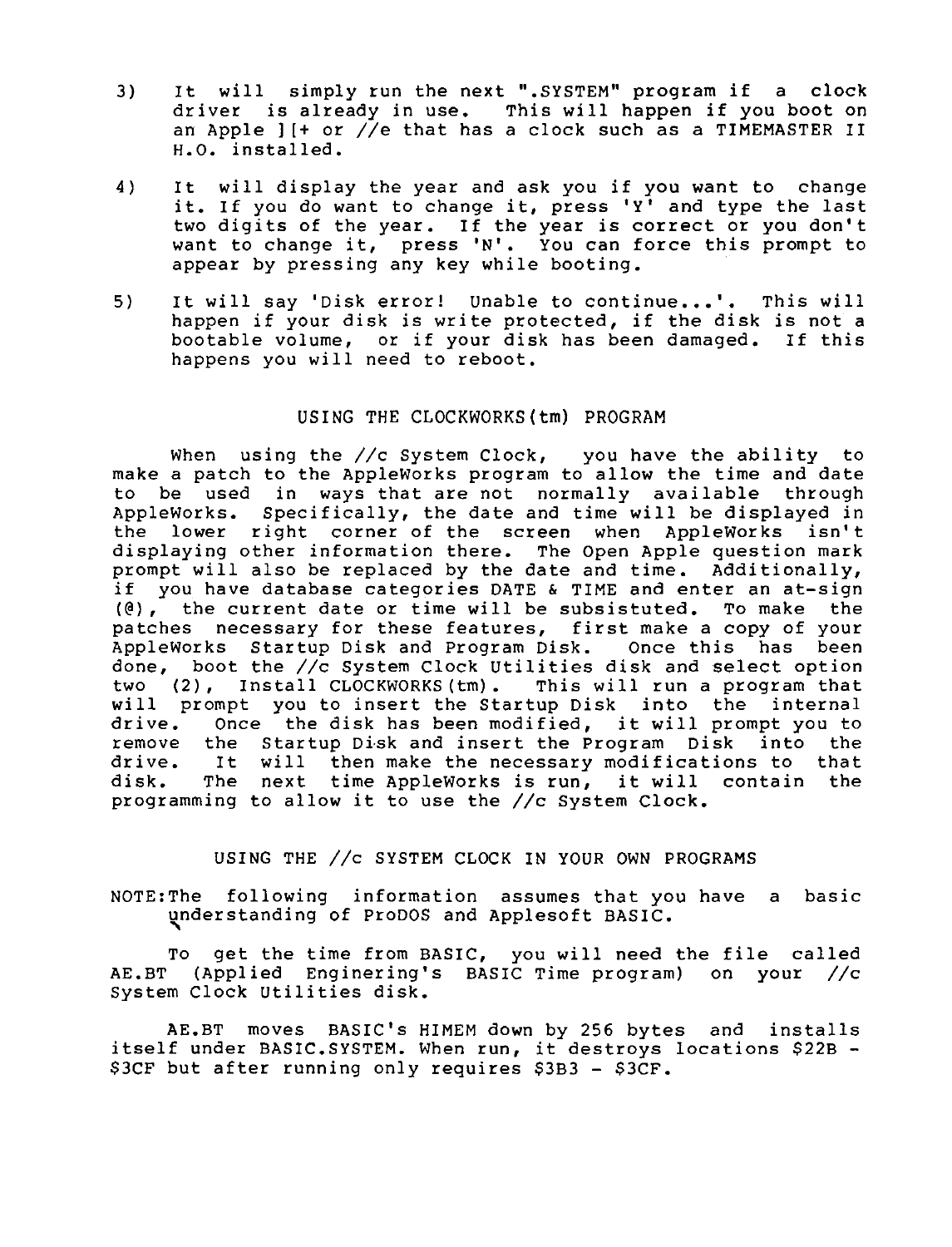Applesoft Programmers:

To. read the **//c** System Clock from BASIC, perform the following steps, as demonstrated by this little program:

- 0 REM PLAIN.TIME
- 10 PRINT CHR\$ (4) "-AE.BT1'
- 20 CALL 970,T\$
- 30 PRINT **T\$:** REM Or whatever

You may use ANY string, simple or array, that you like. The string returned by AE.BT contains the date and time in the following format:

"MO/DD D HH: MM: SS"

"MO" is the month  $(01-12)$ , "DD" is the day of the month  $(01-$ 31), "D" is the day of the week  $(0-6)$  starting with Sunday, "HH" is the hour of the day (00-23), "MM" is the minutes after the hour  $(00-59)$ , and "SS" is the seconds within a minute  $(00-59)$ . The backslash, spaces, and colons will be in the positions shown. If the //c System Clock is not plugged in, or is 'Disconnect'ed, all digits will be zero. Testing if the month (or day of the month) is zero will suffice.

Assembly Language Programmers!:

N0TE:This information assumes that you have a good understanding of what is really going on inside your computer!

Do a JSR \$3CD! Afterwards, the data (with the hi bit clear) can be found at the following addresses:

|      | \$3B9 10's Months |       | \$3C2 l's Hours          |
|------|-------------------|-------|--------------------------|
|      | \$3BA l's Months  |       | \$3C3 Colon              |
|      | \$3BB Backslash   |       | \$3C4 10's Minutes       |
|      | $$3BC$ 10's Days  |       | \$3C5 l's Minutes        |
|      | \$3BD l's Days    | \$3C6 | Colon                    |
|      | \$3BE Space       |       | \$3C7 10's Seconds       |
|      | \$3BF Day of week |       | \$3C8 l's Seconds        |
| S3CØ | Space             |       | \$309 Return chr (\$8D!) |
|      | $$3C1$ 10's Hours |       |                          |

NOTE: There MUST be at least 13 ms between JSR \$3CD's.

Another technique is to call the driver that ProDOS uses. You should do this to get the year'constant' that CLOCK.SYSTEM maintains for ProDOS (@ \$D7A8/LC Bank 1 under ProDOS 1.1.1). However, since ProDOS doesn't use seconds or day of week, you won't get 'em this way. The ProDOS driver is installed inslde ProDOS by CLOCK.SYSTEM (\$D742/LC bank 1 under ProDOS 1.1.1). You should call the entry point DATETIME (\$BF06) on the ProDOS Global Page. When DATETIME is called, Language Card Bank 1 must be read enabled. This means that you can't just call it from Applesoft. After it returns, the date & time (month day year hours minutes)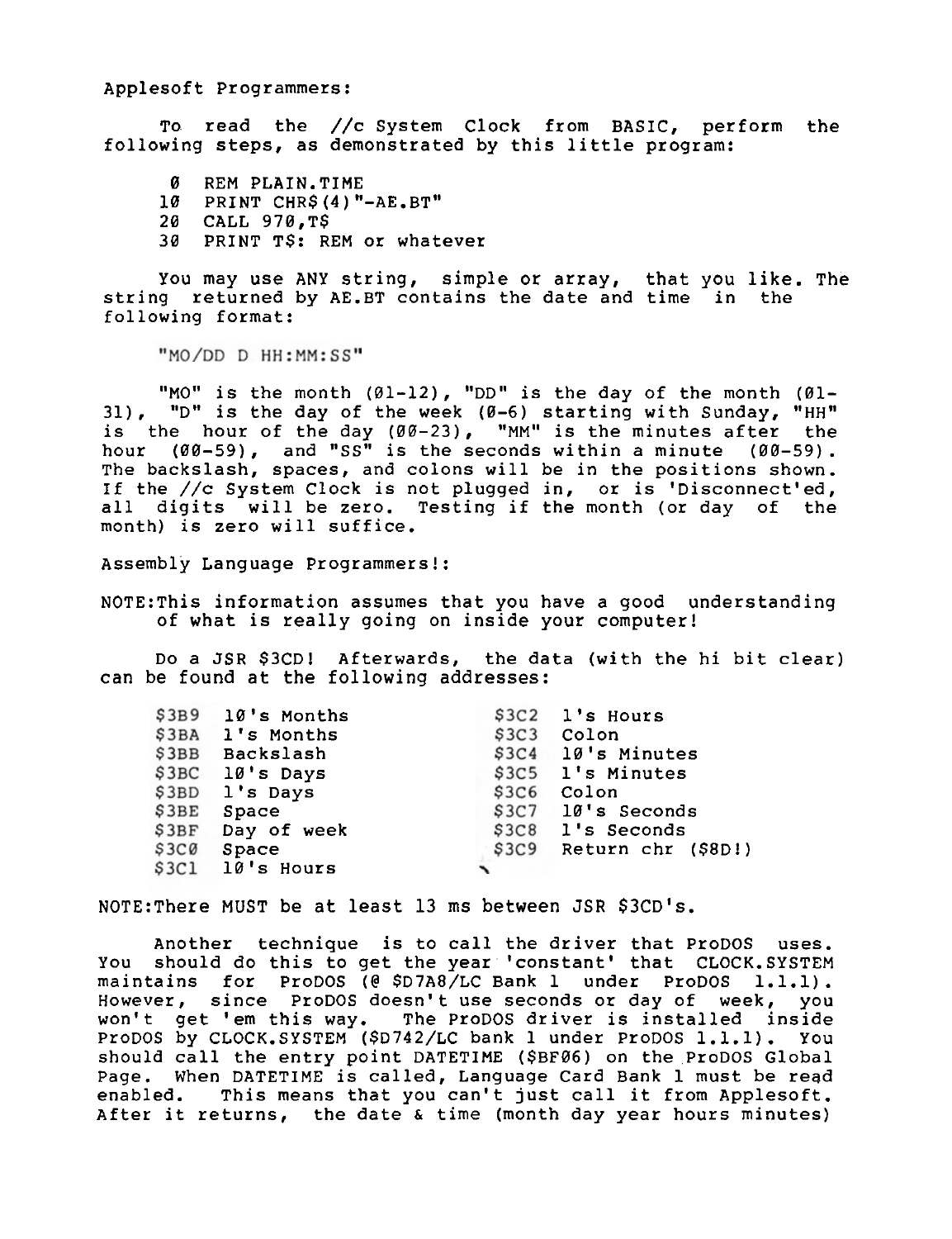is stored in a packed format in locations DATE & TIME (\$BF90-1 & \$BF92-3) on the ProDOS Global Page. DATE bits 15-9 contain the year (less 1900), bits 8-5 contain the month, and bits 4-0 contain the day. TIME bits 12-8 contain the hour, and bits 5-0 contain minutes.

#### A BASIC EXAMPLE

Here is another BASIC program that shows how to read the clock. It manipulates the components of the date and time to display a prettier format. It also demonstrates how to pick up the year 'constant' maintained by the CLOCK.SYSTEM program for<br>ProDOS.

```
\theta REM PRETTY.TIME - 7/16/85 Applied Engineering/dcj
 10 PRINT CHR$ (4) "-AE.BT"
 CALL 970,TS 
 30 REM print day of week (text)
      X$=MID$("Sunday <sup>--</sup> Monday - Tuesday WednesdayThursday Fr<br>iday - Saturday ",9*VAL(MID$(T$,7,1))+1,9)<br>IF RIGHT$(X$,1)=" " THEN X$=LEFT$(X$,LEN(X$)-1): GOTO 50
 40
 5060
    PRINT XS", ";
 70 REM print month (text)<br>80 X$=MID$("January February March
      X$=MID$("January February March April May Ju<br>ne July august SeptemberOctober November Dece
      nber ",9*VAL(LEFT$(T$,2))-8,9)<br>IF RIGHT$(X$,1)=" " THEN X$=LEFT$(X$,LEN(X$)-1): GOTO 90<br>PRINT X$" ";
      mber ", 9*VAL (LEFT$(T$, 2))-8, 9)
 90100
110 REM print day of month (digits)
120 PRINT VAL(MIDS(TS, 4, 2))",
130 REM get year from ProDOS via ProDRIVER
140 REM this assumes that CLOCK.SYSTEM installed //c driver
FOR I = 768 TO 777: READ X: POKE I,X: NEXT 
160 DATA 173,139,192,32,6,191,173,130,192,96
    CALL 768: REM $BF06 or DATETIME via page 3 
170
Y%=PEEK(49041)/2: REM $BE91 or DATE bits 15-9 
190 PRINT 1900+Y%" ";: REM print year $#*
REM print hours in 12 hour format (digits) 
210
     H%=VAL(MID$(T$,9,2)) 
M$="An: IF H%>11 THEN H%=H%-12: M$="PW 
230IF NOT H% THEN H%=12 
PRINT H%" : "; 
250 REM print minutes and seconds (digits)
260 PRINT MID$(T$,12,2)":"MID$(T$,15,2)" ";
270REM print AM Or PM per hours 
280 PRINT MS"M"
     CALL 947: REM $3B3 SCRAP.IT 
290
```
The BASIC example files are stored on the //c System Utilities disk.